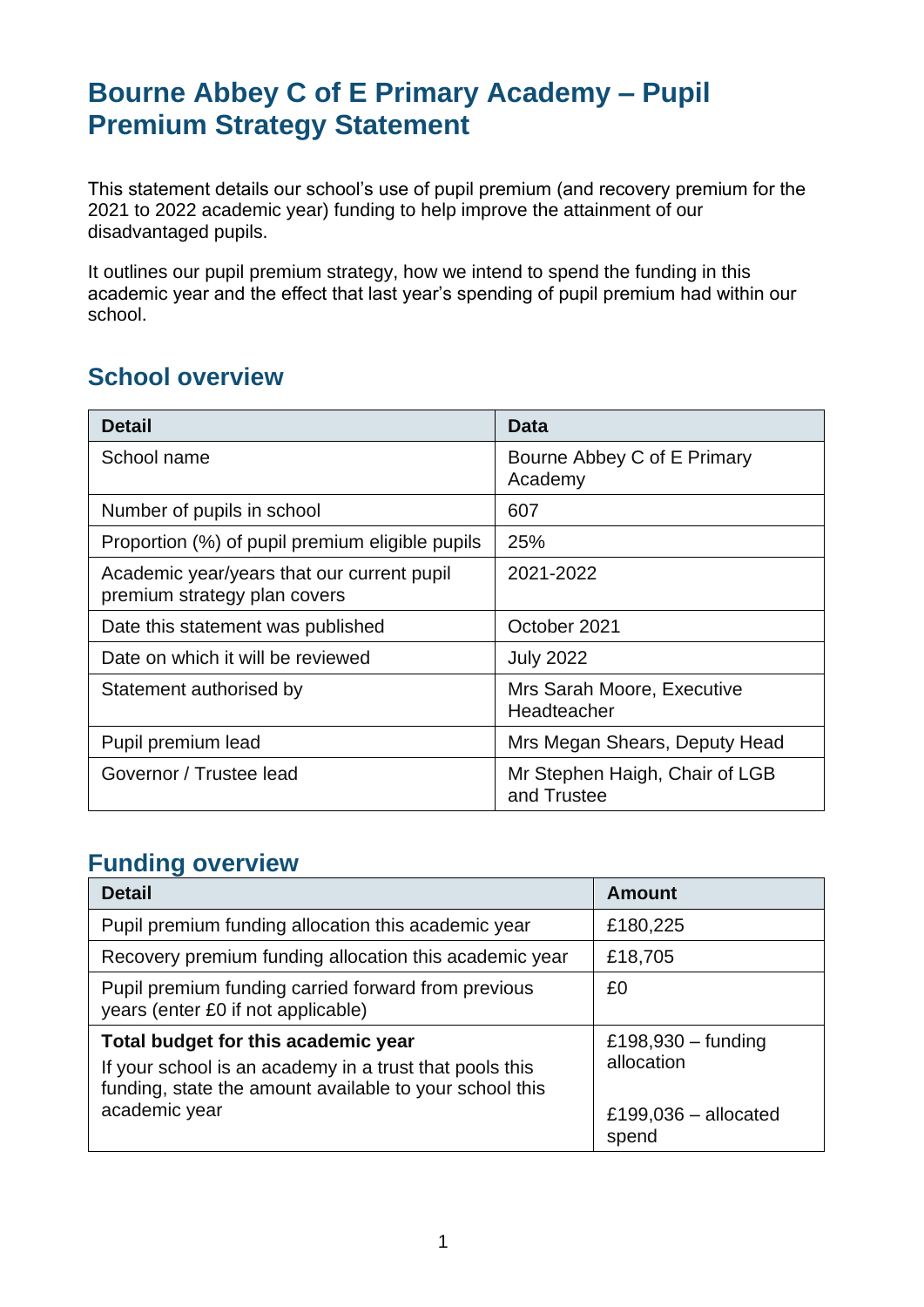# **Part A: Pupil premium strategy plan**

### **Statement of intent**

**We have a vision of a community in which each person is offered the opportunity to fulfil their potential and to understand themselves to be valued for who they are. Through a stimulating and challenging learning environment, we pursue academic excellence and seek the flourishing of all members of the school community. As inclusive and caring church schools, our commitment is to help pupils become thoughtful, open-minded and compassionate human beings who have the knowledge, skills and motivation they need to bring about positive transformation in the world.**

**"Do all the good you can, by all the means you can, in all the ways you can, in all the places you can, at all the times you can, to all the people you can, as long as you ever can." John Wesley**

Our work and vision is based on five core values of:

- Integrity
- Equality
- Respect
- Care
- Inclusion

We recognise that children are created in the image of God but also value their individuality as they explore their own God given talents and are treated with respect and dignity at all times. We understand that a curriculum is the totality of a child's experience during their entire time at school. It is not isolated to subjects or viewed solely within small timeframes. It is allencompassing. It is for this reason that our aims and curriculum drivers extend well beyond the individual subjects, showing our commitment to giving all of our children every opportunity to achieve in all aspects of their life. Our mission statement reflects this.

#### 'Striving for excellence, caring for all' within a loving and caring Christian environment.

We believe that our broad and balanced curriculum, underpinned by British and Christian values, plays a major part in delivering excellence which permeates through every element of school life.

When making decisions about using Pupil Premium funding it is important to consider the context of the school and the subsequent challenges faced. This, alongside research conducted by the EEF, highlights that common barriers to learning for disadvantaged children can be: less support at home, weak language and communication skills, lack of confidence and attendance issues. There may also be complex family situations that prevent children from flourishing. The challenges are varied and there is no "one size fits all".

We will consider the challenges faced by vulnerable pupils, such as those who have a social worker and young carers. The activity we have outlined in this statement is also intended to support their needs, regardless of whether they are disadvantaged or not.

It is important that no Pupil Premium child will be adversely affected by school closures due to COVID-19. We continue to ensure that provision is in place to enable all to 'Catch-Up' and support their mental health and wellbeing and attendance.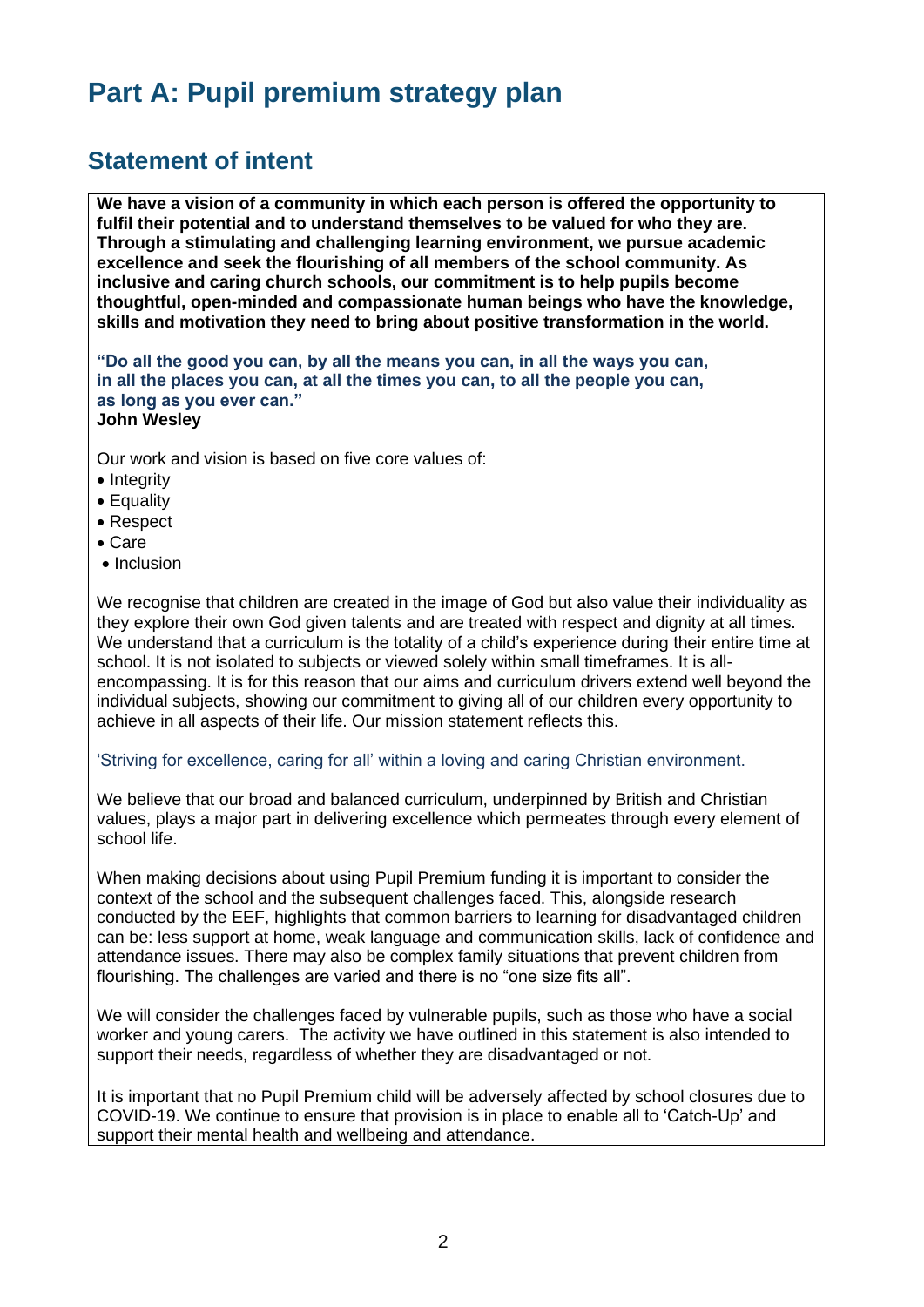## **Challenges**

This details the key challenges to achievement that we have identified among our disadvantaged pupils.

| <b>Challenge</b><br>number | <b>Detail of challenge</b>                                                                                                                                                                                                                                             |
|----------------------------|------------------------------------------------------------------------------------------------------------------------------------------------------------------------------------------------------------------------------------------------------------------------|
| 1                          | Assessments, observations and professional discussions indicate that<br>attainment and, in some cohorts, progress of PP pupils falls behind non-PP<br>pupils in school (not service).                                                                                  |
| 2                          | Our assessments, observations and professional discussions indicate that a<br>number of PP pupils are on the SEND register. In some cases, their emotional<br>needs and behaviour can affect their attainment and progress.                                            |
| 3                          | Assessments, observations and professional discussions indicate that oral<br>language skills and communication in Reception (and in other year groups) are<br>lower for some pupils eligible for PP than others.                                                       |
| 4                          | Our monitoring of attendance data indicates that a number of PP pupils are<br>persistent absentees. Attendance for pupils eligible for PP is below the whole<br>school average. This reduces their school hours and causes them to fall<br>behind.                     |
| 5                          | Our observations and discussions with staff, pupils and teachers have<br>identified social and emotional issues for some pupils. These include a lack of<br>confidence compared to many others in school and the impact this has on<br>mental and emotional wellbeing. |

## **Intended outcomes**

This explains the outcomes we are aiming for **by the end of our current strategy plan**, and how we will measure whether they have been achieved.

| Intended outcome                                                                                                                            | <b>Success criteria</b>                                                                                                                                                                                                                                                                                                                                                                                                                 |
|---------------------------------------------------------------------------------------------------------------------------------------------|-----------------------------------------------------------------------------------------------------------------------------------------------------------------------------------------------------------------------------------------------------------------------------------------------------------------------------------------------------------------------------------------------------------------------------------------|
| Higher rates of attainment and achievement for<br>ALL of the Pupil Premium pupils, including<br>those that are more able and who have SEND. | The difference is diminished or closed<br>between pupils eligible for PP and other<br>pupils in school and nationally. KS2 maths<br>and writing outcomes show increased % of<br>pupils meeting expected standard and<br>beyond. All PP pupils make at least good and<br>better progress. The needs of SEND children<br>who are PP are met.<br><b>GLD in EYFS</b><br>Y1 Phonics screen<br>KS1 R, W, M, GPS<br>Y4 MTC<br>KS2 R, W, M, GPS |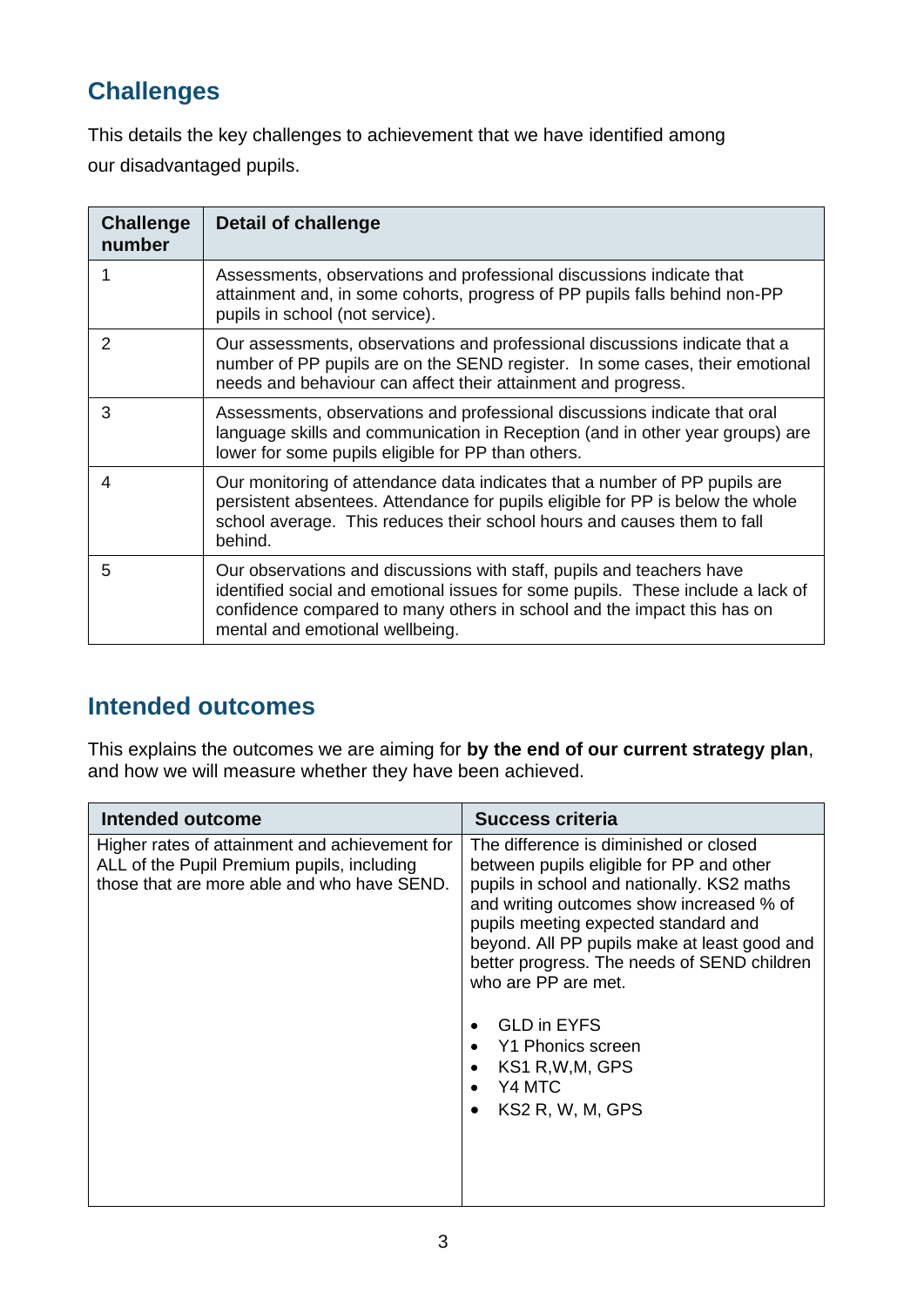| Improved oral language skills for pupils eligible<br>for Pupil Premium (especially in Reception and<br>Year 1) which impacts on their reading and<br>writing ability.                                                                                                   | At least 80% of pupils eligible for PP achieve<br>GLD. PP pupils in Year 1 pass the phonics<br>test. Pupils are more articulate and are<br>involved in discussions in lessons. More PP<br>children (at least 80%) meet the expected<br>standards in reading, writing and maths. |
|-------------------------------------------------------------------------------------------------------------------------------------------------------------------------------------------------------------------------------------------------------------------------|---------------------------------------------------------------------------------------------------------------------------------------------------------------------------------------------------------------------------------------------------------------------------------|
| Increased confidence of Pupil Premium pupils<br>within their class and around school. Increased<br>involvement in wider school activities and<br>responsibilities e.g. Mini Police, Student<br>Council, UNICEF Ambassadors, Peer<br>Mediators, clubs and visits.        | Self-esteem is improved for all PP pupils and<br>their individual profile in school is more<br>visible. Increased participation by individuals<br>in after school activities and wider school<br>activities, some taking on key roles in school.                                |
| Ensure all Pupil Premium pupils attend well.<br>Increase attendance of persistent absentees to<br>be more in line with whole school average.                                                                                                                            | All Pupil Premium pupils attend school well.<br>Improve overall PP attendance to be more in<br>line with the whole school attendance figure.<br>Reduce the number of persistent absentees<br>among pupils eligible for PP.                                                      |
| Be vigilant with PP children, including more<br>vulnerable PP pupils who are absent due to<br>self- isolating, class 'bubble' or local lockdown<br>during COVID-19 times.<br>Ensure they can access online learning and<br>that this, and their wellbeing, is monitored | Provision in place will enable all PP children<br>to access online learning and support their<br>mental health and wellbeing and attendance.                                                                                                                                    |
| closely at all times, particularly post COVID 19.<br>Improve the range of cultural capital activities<br>and experiences which PP pupils would<br>otherwise be unable to access                                                                                         | Access to high quality cultural capital<br>opportunities for all PP children to ensure a<br>broad and balanced curriculum and a wide<br>variety of experiences.                                                                                                                 |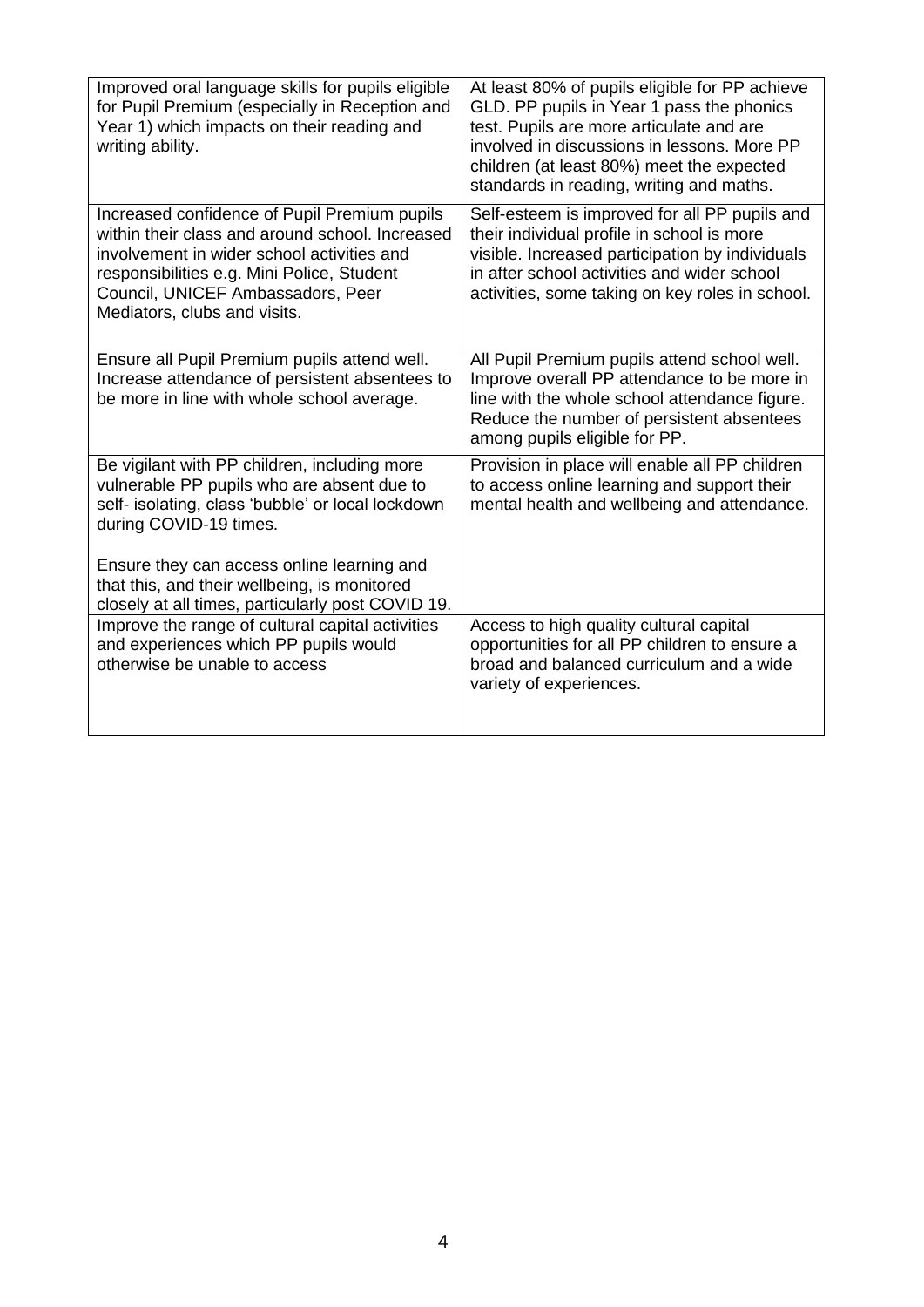## **Activity in this academic year**

This details how we intend to spend our pupil premium (and recovery premium funding) **this academic year** to address the challenges listed above.

### **Teaching (for example, CPD, recruitment and retention)**

#### **Activity Evidence that supports this approach Challenge number(s) addressed** Staff CPD on high quality feedback and metacognition. Staff release and training costs. [https://educationendowmentfoundation.org.uk/educatio](https://educationendowmentfoundation.org.uk/education-evidence/teaching-learning-toolkit/metacognition-and-self-regulation) [n-evidence/teaching-learning-toolkit/metacognition](https://educationendowmentfoundation.org.uk/education-evidence/teaching-learning-toolkit/metacognition-and-self-regulation)[and-self-regulation](https://educationendowmentfoundation.org.uk/education-evidence/teaching-learning-toolkit/metacognition-and-self-regulation) **Rosenshine's Principles In Action.** Tom Sherrington Cognitive Load Theory explored through modelling in the practical classroom. 2019 **Why Minimal Guidance During Instruction Does Not Work: An Analysis of the Failure of Constructivist, Discovery, Problem-Based, Experiential, and Inquiry-Based Teaching.** Kirschner, [Sweller](https://www.tandfonline.com/author/Sweller%2C+John) and Clark Educational Psychologist, 41, 75-86. 2006. **Metacognitiion, self-regulation and self-regulated learning:What's the difference?** James Mannion. Impact Issue 8 Spring 2020 **Cognitive Load Theory explored through modelling in the practical classroom**. Journal of the chartered college of teaching. Josie Morgan Impact September 2019 **Identifying instruction moves during guided learning** Nancy Frey and Douglas Fisher The Reading Teacher, 64(2) pp84-95 **Cognitive load theory, learning difficulty and instructional design**. Learning and instruction, 4, 295- 312. Sweller, J. (1994) **How I wish I'd taught Maths**. Craig Barton (2018) 1, 2 Investment in a high level of teaching assistant support throughout the school to ensure quality interventions can take place [https://educationendowmentfoundation.org.uk/educatio](https://educationendowmentfoundation.org.uk/education-evidence/teaching-learning-toolkit/teaching-assistant-interventions) [n-evidence/teaching-learning-toolkit/teaching-assistant](https://educationendowmentfoundation.org.uk/education-evidence/teaching-learning-toolkit/teaching-assistant-interventions)[interventions](https://educationendowmentfoundation.org.uk/education-evidence/teaching-learning-toolkit/teaching-assistant-interventions) 1, 2 Staff CPD regarding high quality phonics teaching and learning from EYFS throughout the school [https://educationendowmentfoundation.org.uk/educatio](https://educationendowmentfoundation.org.uk/education-evidence/teaching-learning-toolkit/phonics) [n-evidence/teaching-learning-toolkit/phonics](https://educationendowmentfoundation.org.uk/education-evidence/teaching-learning-toolkit/phonics) [https://www.gov.uk/government/publications/the](https://www.gov.uk/government/publications/the-reading-framework-teaching-the-foundations-of-literacy)[reading-framework-teaching-the-foundations-of-literacy](https://www.gov.uk/government/publications/the-reading-framework-teaching-the-foundations-of-literacy) 1,2,3

#### Budgeted cost: £106,669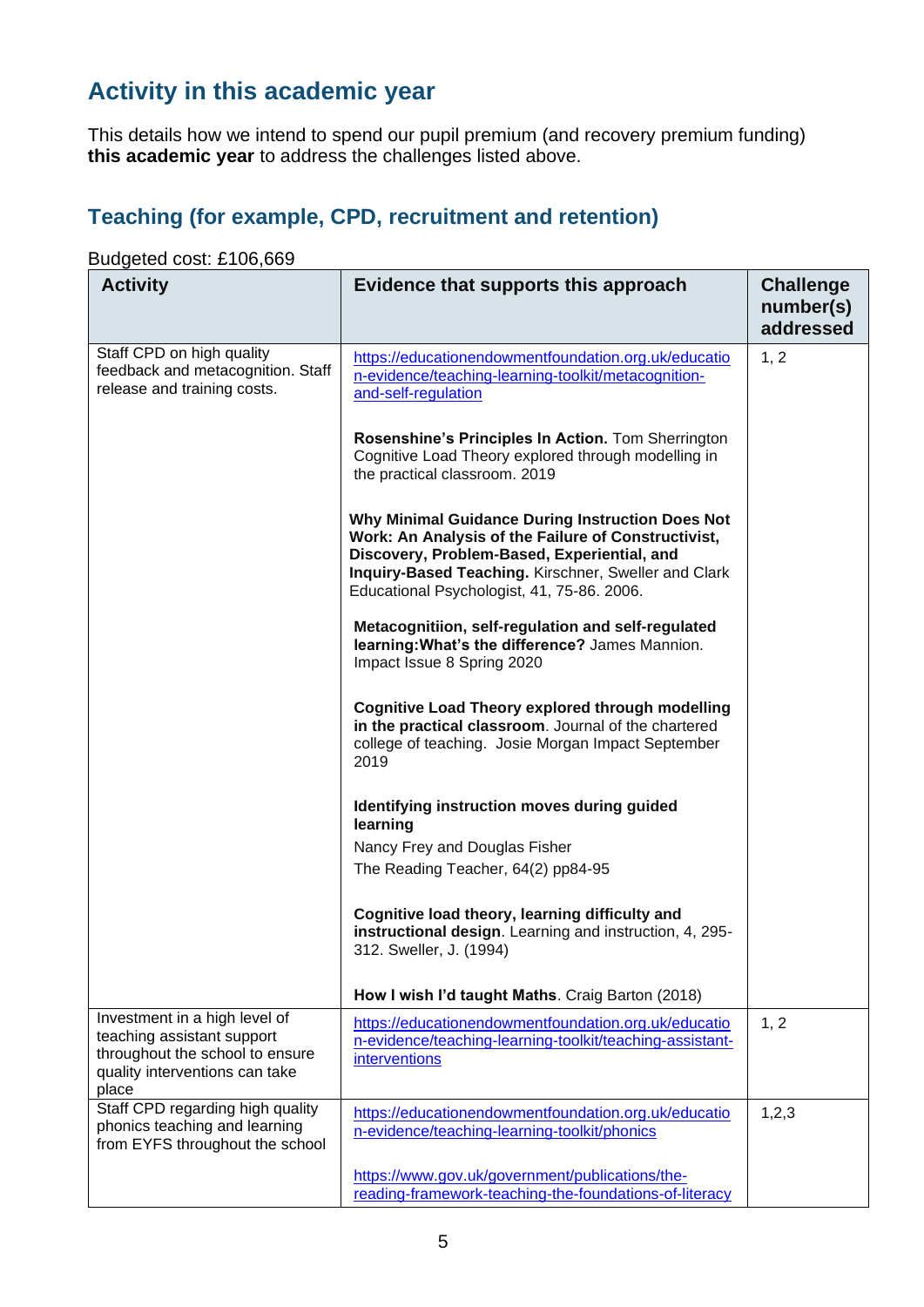| Additional TA employed in early<br>years to support early language<br>development and PSED, support<br>transition due to impact of COVID<br>19                                                                        | Overall, studies of oral language interventions<br>consistently show positive impact on learning, including<br>on oral language skills and reading<br>comprehension. On average, pupils who participate in<br>oral language interventions make approximately five<br>months' additional progress over the course of a year.<br>Oral language interventions (also known as oracy or<br>speaking and listening interventions) refer to approaches<br>that emphasise the importance of spoken language and<br>verbal interaction in the classroom. They include dialogic<br>activities.<br>Oral language interventions are based on the idea that<br>comprehension and reading skills benefit from explicit<br>discussion of either content or processes of learning, or<br>both, oral language interventions aim to support<br>learners' use of vocabulary, articulation of ideas and<br>spoken expression.<br>Oral language approaches might include:<br>targeted reading aloud and book discussion with young<br>children;<br>explicitly extending pupils' spoken vocabulary;<br>the use of structured questioning to develop<br>reading comprehension; and<br>the use of purposeful, curriculum-focused,<br>dialogue and interaction.<br>Oral language interventions have some similarity to<br>approaches based on Metacognition (which make talk<br>about learning explicit in classrooms), and to<br>Collaborative learning approaches which promote pupils'<br>interaction in groups.<br>Researchers have studied UK children born at the<br>millennium. They found that at age three, the language<br>skills of children in the poorest 20% of the population<br>were, on average, more than 17 months behind children<br>in the wealthiest 20%.<br>https://educationendowmentfoundation.org.uk/education<br>-evidence/guidance-reports/literacy-ks-1<br>https://d2tic4wvo1iusb.cloudfront.net/eef-guidance-<br>reports/literacy-ks2/KS2_Literacy_Guidance -<br>Poster.pdf | 1, 2, 3 |
|-----------------------------------------------------------------------------------------------------------------------------------------------------------------------------------------------------------------------|----------------------------------------------------------------------------------------------------------------------------------------------------------------------------------------------------------------------------------------------------------------------------------------------------------------------------------------------------------------------------------------------------------------------------------------------------------------------------------------------------------------------------------------------------------------------------------------------------------------------------------------------------------------------------------------------------------------------------------------------------------------------------------------------------------------------------------------------------------------------------------------------------------------------------------------------------------------------------------------------------------------------------------------------------------------------------------------------------------------------------------------------------------------------------------------------------------------------------------------------------------------------------------------------------------------------------------------------------------------------------------------------------------------------------------------------------------------------------------------------------------------------------------------------------------------------------------------------------------------------------------------------------------------------------------------------------------------------------------------------------------------------------------------------------------------------------------------------------------------------------------------------------------------------------------------------------------------------------------|---------|
|                                                                                                                                                                                                                       | Closing the vocabulary Gap. Alex Quigley. 2018                                                                                                                                                                                                                                                                                                                                                                                                                                                                                                                                                                                                                                                                                                                                                                                                                                                                                                                                                                                                                                                                                                                                                                                                                                                                                                                                                                                                                                                                                                                                                                                                                                                                                                                                                                                                                                                                                                                                   |         |
| High quality and targeted CPD for<br>curriculum leaders to enhance<br>teaching and learning in line with<br>DfE and EEF guidance<br>Investment and CPD in the<br>development of feedback and<br>marking at the school | Embedded formative assessment. D Wiliams. 2011<br>https://educationendowmentfoundation.org.uk/educatio<br>n-evidence/teaching-learning-toolkit/feedback<br>https://educationendowmentfoundation.org.uk/educatio<br>n-evidence/guidance-reports/feedback#nav-downloads<br>https://assets.publishing.service.gov.uk/government/upl                                                                                                                                                                                                                                                                                                                                                                                                                                                                                                                                                                                                                                                                                                                                                                                                                                                                                                                                                                                                                                                                                                                                                                                                                                                                                                                                                                                                                                                                                                                                                                                                                                                 | 1, 2    |
|                                                                                                                                                                                                                       | oads/system/uploads/attachment_data/file/511256/Elim<br>inating-unnecessary-workload-around-marking.pdf<br>http://primarypercival.weebly.com/blog/no-written-<br>marking-job-done                                                                                                                                                                                                                                                                                                                                                                                                                                                                                                                                                                                                                                                                                                                                                                                                                                                                                                                                                                                                                                                                                                                                                                                                                                                                                                                                                                                                                                                                                                                                                                                                                                                                                                                                                                                                |         |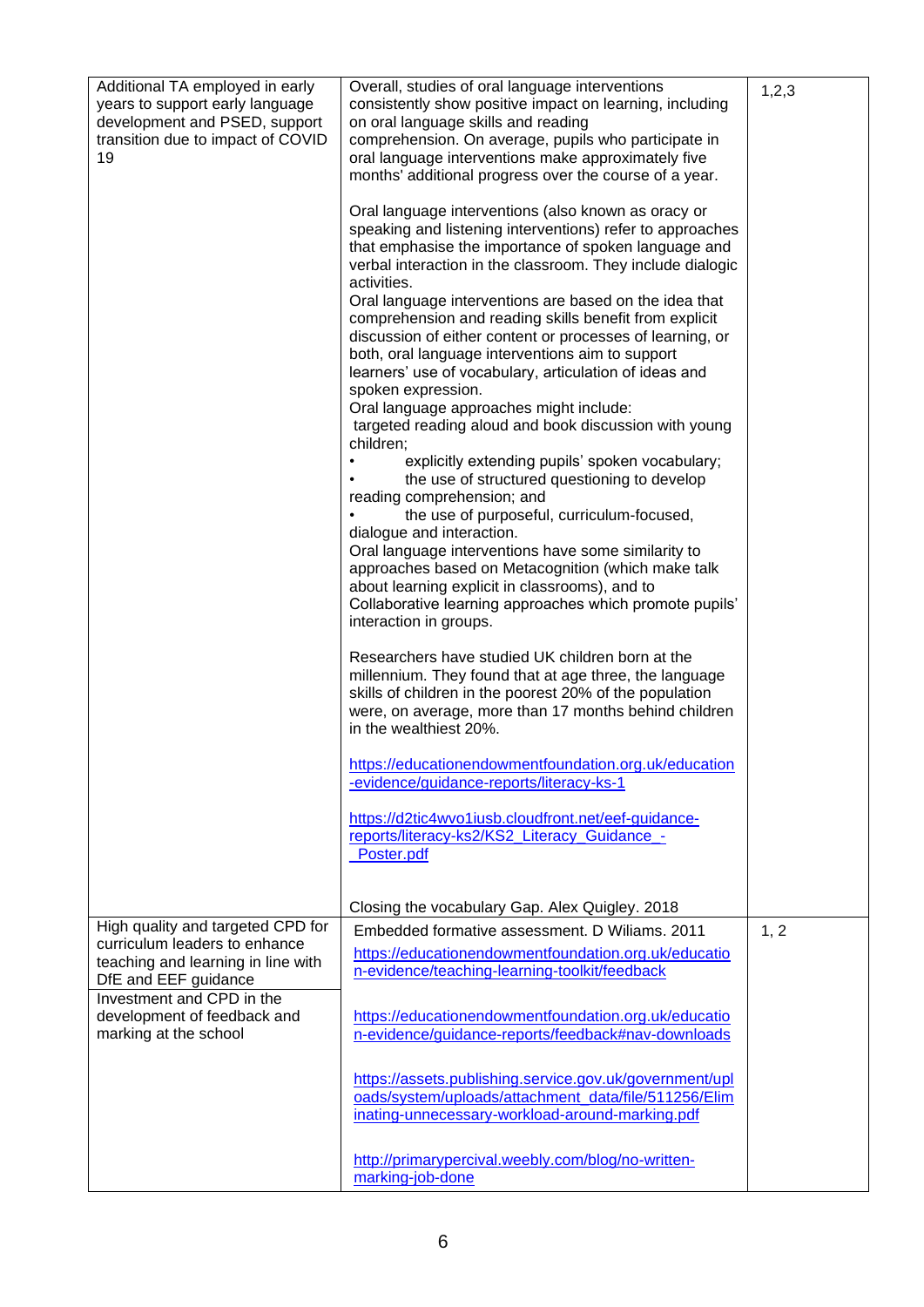|                                                                                                                                               | Back on Track. Fewer things greater depth. 2020 Mary<br>Myatt                                                                                                                                                                                                                                                                                                                                                                                                                                                                                                                                                             |                |
|-----------------------------------------------------------------------------------------------------------------------------------------------|---------------------------------------------------------------------------------------------------------------------------------------------------------------------------------------------------------------------------------------------------------------------------------------------------------------------------------------------------------------------------------------------------------------------------------------------------------------------------------------------------------------------------------------------------------------------------------------------------------------------------|----------------|
| Full time, non-teaching SENCo to<br>support pupils who are PP and<br>also SEN.<br>SENCo to co-ordinate and<br>monitor impact of interventions | Whilst the attainment and achievement of PP pupils is<br>a collective responsibility, having a full time SENCo will<br>support further those pupils who are PP and SEN and<br>will help support strategic decisions which can impact<br>positively upon SEN pupils who are also PP. School<br>internal data suggests that there are some SEN pupils<br>who are also PP that are behind their peers in<br>attainment and progress. The role of the SENCo will<br>be to narrow this gap, supporting these pupils with their<br>academic as well as social and emotional needs<br>helping them work towards their potential. | $\overline{2}$ |
| Purchase of high-quality oracy<br>resources and CPD. Release<br>time for oracy leads to enhance<br>and refine oracy across school             | https://educationendowmentfoundation.org.uk/educatio<br>n-evidence/teaching-learning-toolkit/oral-language-<br>interventions                                                                                                                                                                                                                                                                                                                                                                                                                                                                                              | 1, 2, 3        |
|                                                                                                                                               | https://voice21.org/impacts/impact-report-2021/<br>We know that spoken language skills are one of the<br>strongest predictors of a child's future life chances and<br>therefore it is vital that all children are given the<br>opportunities to develop these crucial skills,<br>opportunities consistently afforded to an advantaged<br>few.                                                                                                                                                                                                                                                                             |                |
|                                                                                                                                               | When the progress<br>The evidence of the power of talk is indisputable<br>of children whose<br>Becky Francis, CEO, Education Endowment Foun<br>language skills were<br>'delayed' at age 3<br>was tracked, researchers found that household income<br>matters. Children in poverty were only half as likely to<br>catch up with their peers than 'delayed' children from<br>richer households.                                                                                                                                                                                                                             |                |
|                                                                                                                                               | In school, oracy is a powerful tool for learning; by<br>teaching students to become more effective speakers<br>and listeners we empower them to better understand<br>themselves, each other and the world around them. It<br>is also a route to social mobility, empowering all<br>students, not just some, to find their voice to succeed in<br>school and life.                                                                                                                                                                                                                                                         |                |
| Employ library assistant. Part of<br>their role will be to work with PP<br>pupils, supporting choosing<br>books, additional reading time      | An engaging library with up to date books, lending<br>library, e-readers and other IT resources will further<br>develop enjoyment of reading, reading ability and<br>subsequently raise attainment.                                                                                                                                                                                                                                                                                                                                                                                                                       | 1, 2, 3        |
| and vocabulary development                                                                                                                    | Availability of the library for all pupils, particularly PP<br>pupils, enables access to text, discussion and<br>experience.<br>Oral language approaches might include:<br>targeted reading aloud and book discussion with young<br>children;<br>explicitly extending pupils' spoken vocabulary;<br>the use of structured questioning to develop<br>reading comprehension; and<br>the use of purposeful, curriculum-focused,<br>dialogue and interaction.                                                                                                                                                                 |                |
|                                                                                                                                               |                                                                                                                                                                                                                                                                                                                                                                                                                                                                                                                                                                                                                           |                |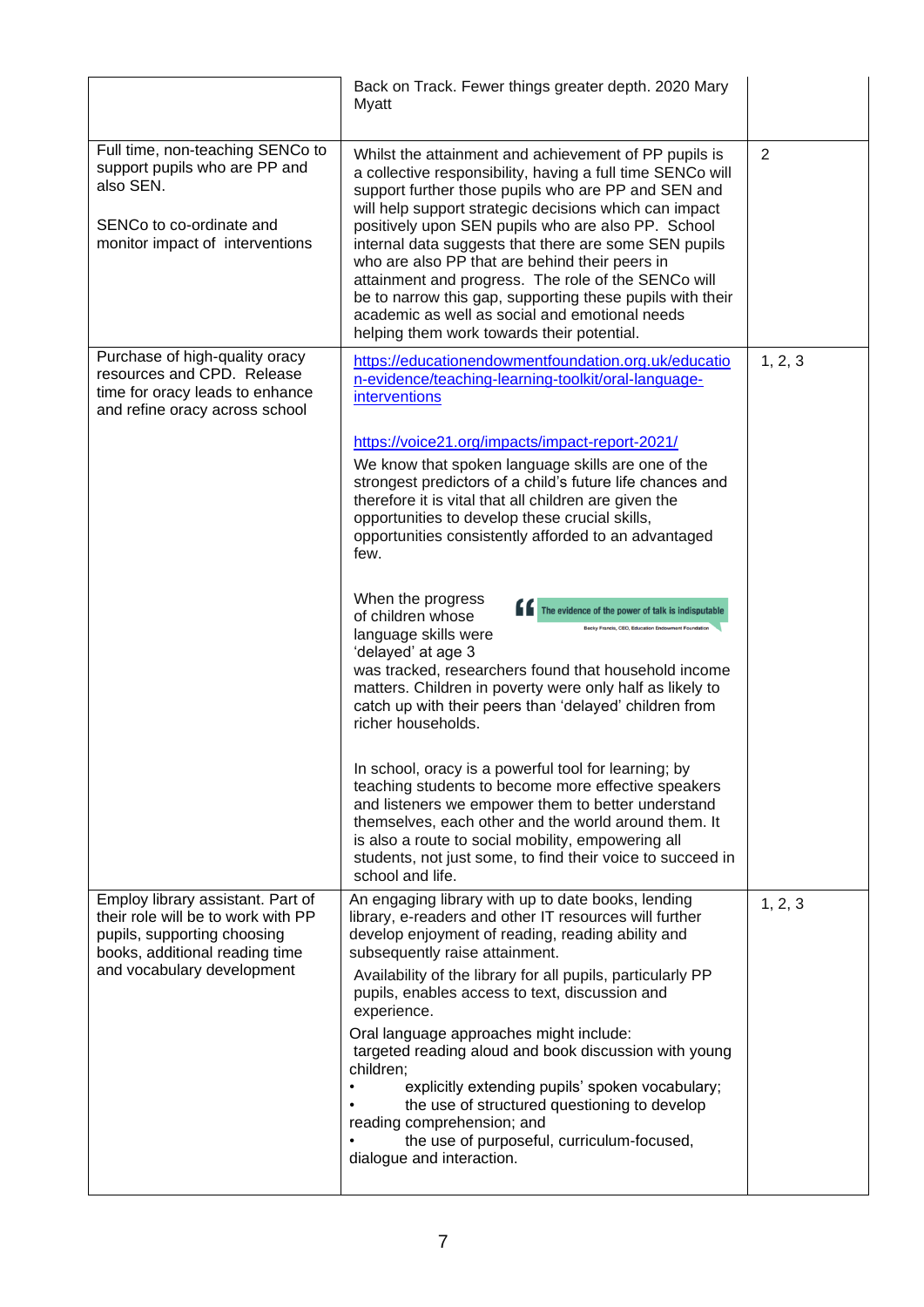|                                                                                                             | https://voice21.org/wp-content/uploads/2021/07/Voice-<br>21-Impact-Report-2016-2021.pdf |               |
|-------------------------------------------------------------------------------------------------------------|-----------------------------------------------------------------------------------------|---------------|
| Recruitment of a high-quality non-<br>teaching Deputy Head to<br>strengthen leadership throughout<br>school | See above                                                                               | 1, 2, 3, 4, 5 |

#### **Targeted academic support (for example, tutoring, one-to-one support structured interventions)**

#### Budgeted cost: £44,727

| <b>Activity</b>                                                                                                                                                                                                                                                                                                                                                                                                  | Evidence that supports this approach                                                                                                                                                                                                                                                                                   | <b>Challenge</b><br>number(s)<br>addressed |
|------------------------------------------------------------------------------------------------------------------------------------------------------------------------------------------------------------------------------------------------------------------------------------------------------------------------------------------------------------------------------------------------------------------|------------------------------------------------------------------------------------------------------------------------------------------------------------------------------------------------------------------------------------------------------------------------------------------------------------------------|--------------------------------------------|
| Employing a high-quality teacher to<br>undertake 'catch-up' for a range of<br>PP pupils across the school. This<br>engagement with the National<br>Tutoring programme will ensure<br>a blend of tuition, mentoring and<br>school-led tutoring for pupils<br>whose education has been most<br>impacted by the pandemic. A<br>significant proportion of the<br>pupils receiving tutoring will be<br>disadvantaged. | https://educationendowmentfoundation.org.uk/educatio<br>n-evidence/teaching-learning-toolkit/small-group-tuition                                                                                                                                                                                                       | 1,2                                        |
| Purchase Project X resources as<br>a high-quality reading<br>intervention and additional<br>reading materials to support<br>whole class reading.                                                                                                                                                                                                                                                                 | Enhancement of whole class reading<br>https://educationendowmentfoundation.org.uk/news/eef-<br>blog-whole-class-reading                                                                                                                                                                                                | 1, 2                                       |
|                                                                                                                                                                                                                                                                                                                                                                                                                  | 'Simply reading challenging, complex novels aloud and<br>at a fast pace in each lesson repositioned 'poorer<br>readers' as 'good' readers, giving them a more engaged<br>uninterrupted reading experience over a sustained<br>period.                                                                                  |                                            |
|                                                                                                                                                                                                                                                                                                                                                                                                                  | https://onlinelibrary.wiley.com/doi/abs/10.1111/lit.12141                                                                                                                                                                                                                                                              |                                            |
|                                                                                                                                                                                                                                                                                                                                                                                                                  | https://scholarworks.wmich.edu/cgi/viewcontent.cgi?ref<br>erer=&httpsredir=1&article=1020&context=reading_hori<br>zons                                                                                                                                                                                                 |                                            |
|                                                                                                                                                                                                                                                                                                                                                                                                                  | https://researchschool.org.uk/huntington/news/case-<br>study-the-faster-read-programme-at-scalby-school                                                                                                                                                                                                                |                                            |
|                                                                                                                                                                                                                                                                                                                                                                                                                  | Project X CODE is a proven reading intervention<br>programme with an integrated online subscription, for<br>children from Year 2 onwards who are a year or more<br>behind in their word reading. CODE combines phonics<br>and comprehension development in an exciting and<br>motivational character adventure series. |                                            |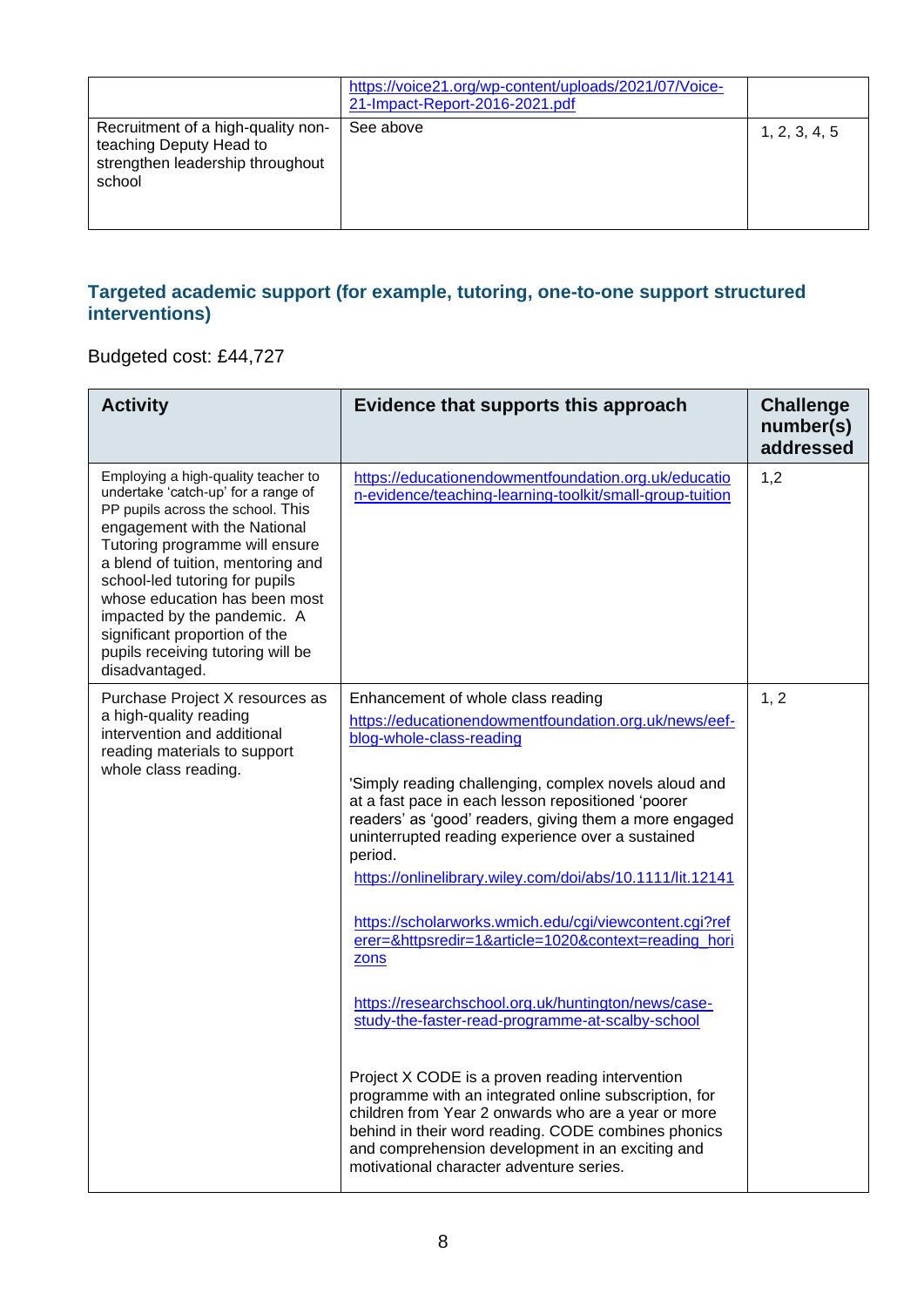|                                                                                                                                                  | A unique two-text approach: Text 1 is 100% decodable<br>to build confidence and develop vocabulary; Text 2 is<br>80% decodable to challenge children and deepen<br>comprehension<br>16 entry and exit points mean that children can start and<br>finish the intervention at a point which is right for them                                                                                                                                                                                                                                                                                                                                                                                                                                                                                                                                                                                                                                                                                                                                                                                                                                                                                                                                                                                                                                                                                                        |         |
|--------------------------------------------------------------------------------------------------------------------------------------------------|--------------------------------------------------------------------------------------------------------------------------------------------------------------------------------------------------------------------------------------------------------------------------------------------------------------------------------------------------------------------------------------------------------------------------------------------------------------------------------------------------------------------------------------------------------------------------------------------------------------------------------------------------------------------------------------------------------------------------------------------------------------------------------------------------------------------------------------------------------------------------------------------------------------------------------------------------------------------------------------------------------------------------------------------------------------------------------------------------------------------------------------------------------------------------------------------------------------------------------------------------------------------------------------------------------------------------------------------------------------------------------------------------------------------|---------|
| Dedicated TA time to deliver<br>intervention to PP pupils                                                                                        | https://educationendowmentfoundation.org.uk/educatio<br>n-evidence/teaching-learning-toolkit/small-group-tuition                                                                                                                                                                                                                                                                                                                                                                                                                                                                                                                                                                                                                                                                                                                                                                                                                                                                                                                                                                                                                                                                                                                                                                                                                                                                                                   | 1,2     |
| Dedicated time for Deputy<br>Heads to deliver PP pupil<br>intervention                                                                           | https://educationendowmentfoundation.org.uk/educatio<br>n-evidence/teaching-learning-toolkit/small-group-tuition                                                                                                                                                                                                                                                                                                                                                                                                                                                                                                                                                                                                                                                                                                                                                                                                                                                                                                                                                                                                                                                                                                                                                                                                                                                                                                   | 1, 2    |
| PSHE Programmes purchases<br>across the school - Zippy's<br>friends, Apple's Friends, Passport<br>and DARE                                       | https://educationendowmentfoundation.org.uk/educatio<br>n-evidence/teaching-learning-toolkit/social-and-<br>emotional-learning<br>The programmes teach children how to choose positive<br>coping strategies to deal with everyday difficulties. They<br>learn that they can choose good solutions based on two<br>simple rules: The solution must<br>help me to feel better<br>not hurt me or anyone else<br>If a strategy obeys these two rules, it's ok.<br>The programmes are based on research which shows<br>that even young children of five or six can learn positive<br>coping strategies. The more strategies they can develop,<br>the better able they will be to cope. So in our<br>programmes, children practise finding solutions for<br>different situations and settings.<br><b>Coping and resilience</b><br>When children learn to cope better with problems, they<br>become more resilient. Being able to find positive<br>solutions boosts children's confidence and self-esteem.<br>Learning these skills increases their wellbeing and<br>promotes better mental health.<br>Evaluation studies have found Zippy's Friends and<br>Apple's Friends improve children's coping skills, social<br>skills, emotional literacy, improve the class climate and<br>reduces bullying.<br>Evaluation found Passport improves children's coping<br>skills, social skills, emotional literacy, and academic | 1, 2, 3 |
| Support EPEP outcomes for LAC<br>pupils by contributing to the cost<br>of learning tutors for pupils who<br>need to make accelerated<br>progress | skills.<br>Tutoring is one of the most effective tools for<br>helping<br>pupils recover lost education (DfE)                                                                                                                                                                                                                                                                                                                                                                                                                                                                                                                                                                                                                                                                                                                                                                                                                                                                                                                                                                                                                                                                                                                                                                                                                                                                                                       | 1       |
| Family Learning for Reception<br>aged pupils – focusing on early<br>reading<br>Release for key reception staff to<br>lead Family Learning.       | Early literacy approaches have been consistently found<br>to have a positive effect on early learning outcomes, with<br>the most effective approaches improving learning by as<br>much as six months.                                                                                                                                                                                                                                                                                                                                                                                                                                                                                                                                                                                                                                                                                                                                                                                                                                                                                                                                                                                                                                                                                                                                                                                                              | 1,3     |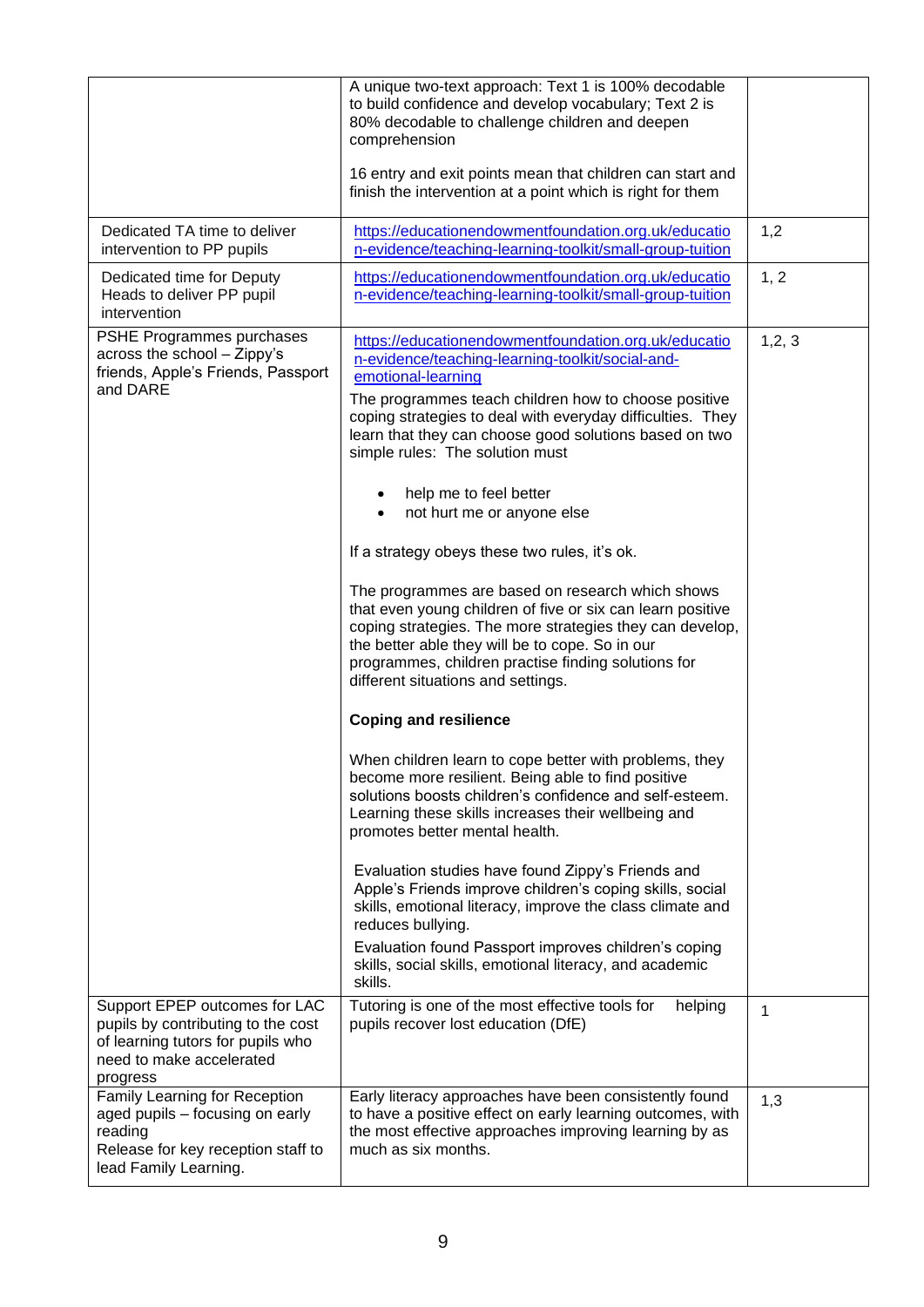| ELKLAN - TA trained in ELKLAN<br>ELKLAN is an accredited SALT programme<br>3<br>to deliver SALT intervention<br>The intervention has been evaluated in robust trials<br>funded by the Education Endowment Foundation and<br>the Nuffield Foundation. These have found it to be<br>effective for improving children's oral language skills as |                                                   |  |
|----------------------------------------------------------------------------------------------------------------------------------------------------------------------------------------------------------------------------------------------------------------------------------------------------------------------------------------------|---------------------------------------------------|--|
|                                                                                                                                                                                                                                                                                                                                              |                                                   |  |
| comprehension.                                                                                                                                                                                                                                                                                                                               | well as promoting longer-term progress in reading |  |

### **Wider strategies (for example, related to attendance, behaviour, wellbeing)**

Budgeted cost: £47,640

| <b>Activity</b>                                                                                                                                                                                    | Evidence that supports this approach                                                                                                                                                                                                                                    | <b>Challenge</b><br>number(s)<br>addressed |
|----------------------------------------------------------------------------------------------------------------------------------------------------------------------------------------------------|-------------------------------------------------------------------------------------------------------------------------------------------------------------------------------------------------------------------------------------------------------------------------|--------------------------------------------|
| Support families with purchasing<br>uniform, school shoes, PE Kits etc.                                                                                                                            | Ensuring PP children have correct uniform and<br>access to their own PE kit will increase confidence<br>and enjoyment of school.                                                                                                                                        | 5                                          |
| Funding after school clubs, visits,<br>residential visits for PP children                                                                                                                          | Involvement in sports and arts participation<br>(clubs) are seen to have wider benefits on<br>attitudes and well-being as reported be EEF.                                                                                                                              | 5                                          |
| Planning, resourcing and delivering<br>high quality first hand experiences for<br>pupils to build on their cultural capital<br>(eg. visits out, visitors into school,<br>theme days in school etc) | It is proven that there is high value to providing<br>children inspirational activities, building on their<br>cultural capital, in engaging pupils and improving<br>the quality of writing and associated work.                                                         | 5                                          |
| Use of expert Mental Health and<br>Wellbeing First Aider HLTA, in order to<br>ensure children have regular access to<br>a 'listening ear' in order to share<br>worries/concerns.                   | https://educationendowmentfoundation.org.uk/ed<br>ucation-evidence/teaching-learning-toolkit/social-<br>and-emotional-learning                                                                                                                                          | 5                                          |
| Teacher trained in Level 3 Counselling<br>to work with children and families -<br>cost of release cover 1/2 a day per<br>week to work with specific PP pupils                                      | This programme of counselling has a huge impact<br>on children at times of difficulty. There have been<br>marked improvements for pupils who have<br>attended.<br>A teacher (who is part of the Safeguarding Team)<br>trained as a counsellor will provide children and | 5                                          |
|                                                                                                                                                                                                    | families with additional access to a counsellor.<br>Ongoing pastoral support, closely tailored to the<br>needs of the child, has a positive impact on<br>emotional needs and hence academic<br>achievement.                                                             |                                            |
| Designated Deputy Head responsible<br>for monitoring attendance, including<br>PP pupils. Analyse attendance, meet<br>with parents/carers, feedback to<br>teachers, meet with pupils.               | Pupils with good attendance records<br>generally achieve higher grades and enjoy<br>school more. Regular school attendance patterns                                                                                                                                     | 4 and 5                                    |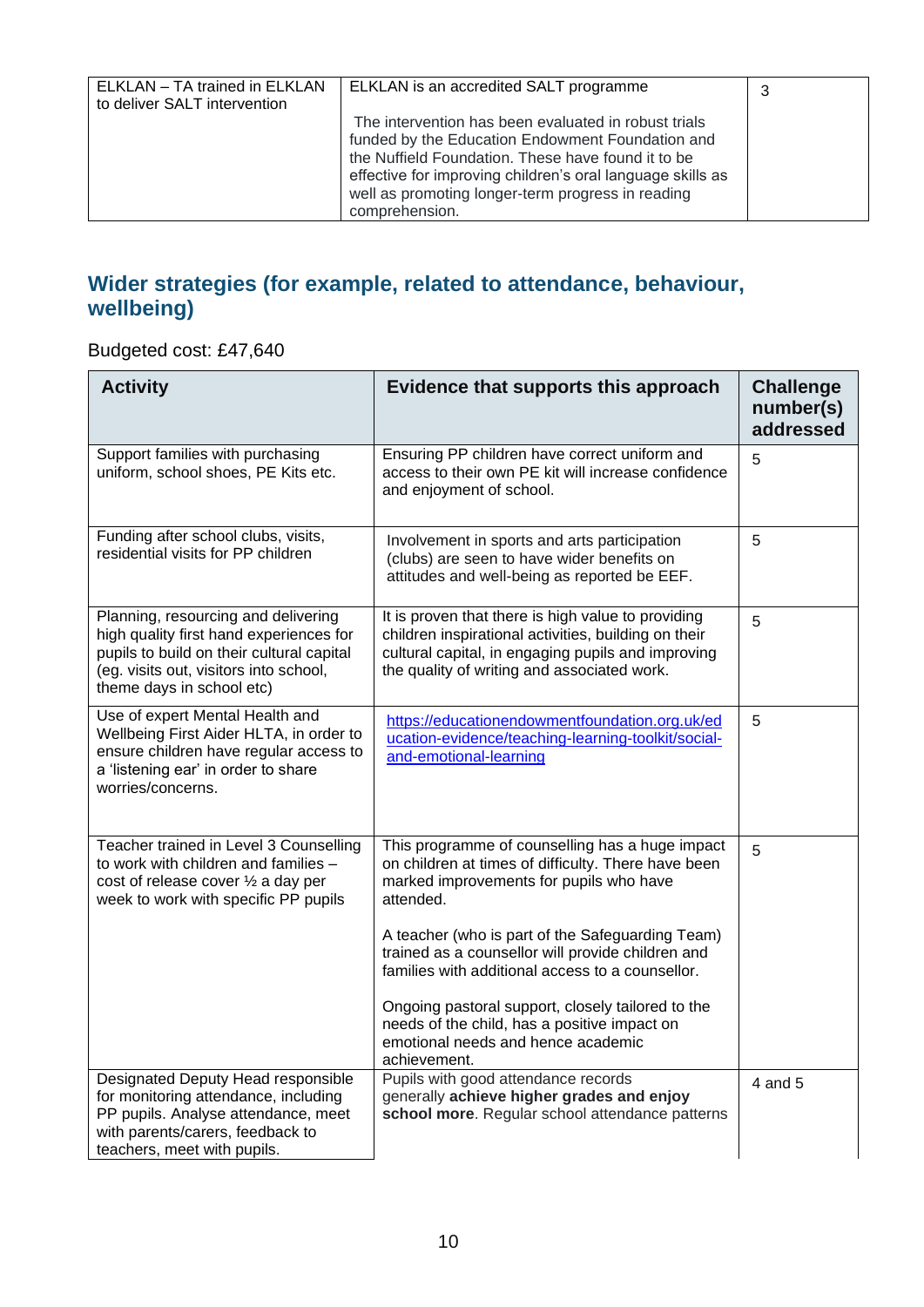| Provide additional incentives for PP<br>pupils who are persistent absentees to<br>attend school regularly                                                               | encourage the development of other responsible<br>patterns of behaviour.<br>The Department for Education (DfE)<br>published research in 2016 which found that:<br>The higher the overall absence<br>$\bullet$<br>rate across Key Stage (KS) 2 the lower<br>the likely level of attainment at the end of<br>KS <sub>2</sub><br>Pupils with no absence are 1.3 times<br>$\bullet$<br>more likely to achieve the end of year<br>expectation at Year 6 and 3.1 times more<br>likely to achieve above national<br>expectation, than pupils that missed 10-<br>15% of all sessions                                                                                                                                                                                                                                                             |         |
|-------------------------------------------------------------------------------------------------------------------------------------------------------------------------|------------------------------------------------------------------------------------------------------------------------------------------------------------------------------------------------------------------------------------------------------------------------------------------------------------------------------------------------------------------------------------------------------------------------------------------------------------------------------------------------------------------------------------------------------------------------------------------------------------------------------------------------------------------------------------------------------------------------------------------------------------------------------------------------------------------------------------------|---------|
| PP pupils invited to attend Breakfast<br>Club from 7:30am                                                                                                               | The EEF Research 'Magic Breakfast' scheme<br>found that schools who ran breakfast clubs before<br>school made an average of +2 months additional<br>progress for pupils.<br>This research also suggested that where these<br>clubs took place, there was also an improvement<br>in the behaviour of pupils. It argued that breakfast<br>clubs provide an opportunity to improve outcomes<br>for all children not just those who attend breakfast<br>club, through better classroom environments.<br>84% of schools who took place in the trial believed<br>that it had an overall positive impact.<br>The research also suggested benefits socially for<br>children, as they provided children with an<br>opportunity to mix with a new group of peers and<br>make new friends. This can have a positive<br>impact on their self-esteem. | 4 and 5 |
| Access outside agencies such as<br>Counselling Service and Play Therapy.<br>£40 per session                                                                             | https://educationendowmentfoundation.org.uk/ed<br>ucation-evidence/teaching-learning-toolkit/social-<br>and-emotional-learning<br>Specialist support in place and advice which<br>school staff in school and parents/carers can also<br>utilise to benefit children and their self -esteem.<br>Increased emotional confidence and more positive<br>attitudes to learning.<br>This programme of counselling has a huge impact<br>on children at times of difficulty. There have been<br>marked improvements for pupils who have<br>attended.                                                                                                                                                                                                                                                                                              | 5       |
| Appointment of outside providers to<br>provide longer and a wider variety of<br>after school activities eg. Inspire+<br>Prioritisation of pupils selected for<br>roles. | Involvement in sports and arts participation<br>(clubs) are seen to have wider benefits on<br>attitudes and well-being as reported be EEF.                                                                                                                                                                                                                                                                                                                                                                                                                                                                                                                                                                                                                                                                                               | 4, 5    |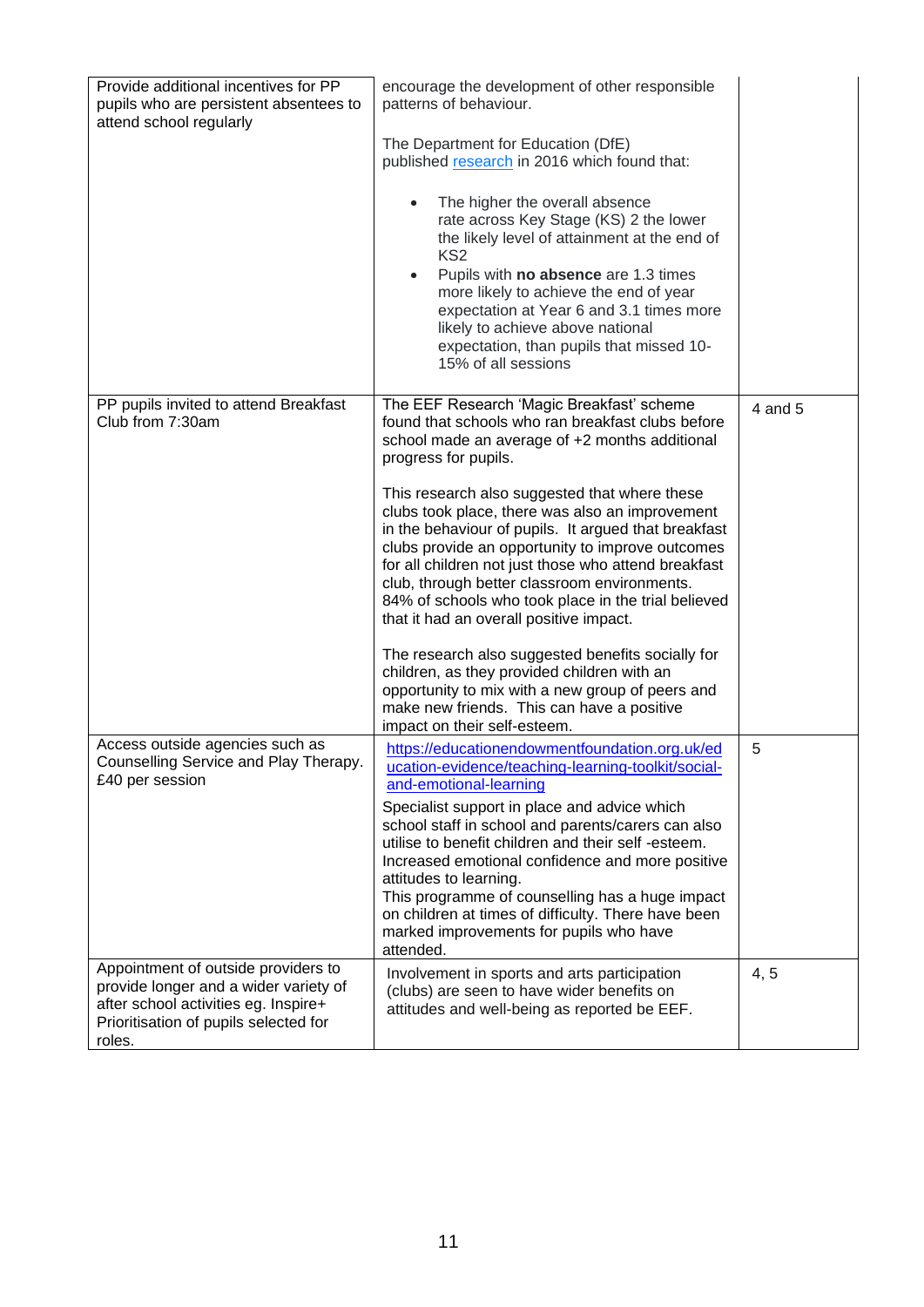| Contingency fund for acute issues | Based on our experience and those of schools<br>similar to us and within our Trust, we have<br>identified a need to set a small amount of funding<br>aside to needs that have not yet been identified | All |
|-----------------------------------|-------------------------------------------------------------------------------------------------------------------------------------------------------------------------------------------------------|-----|
|                                   |                                                                                                                                                                                                       |     |

# **Total budgeted cost: £199,036**